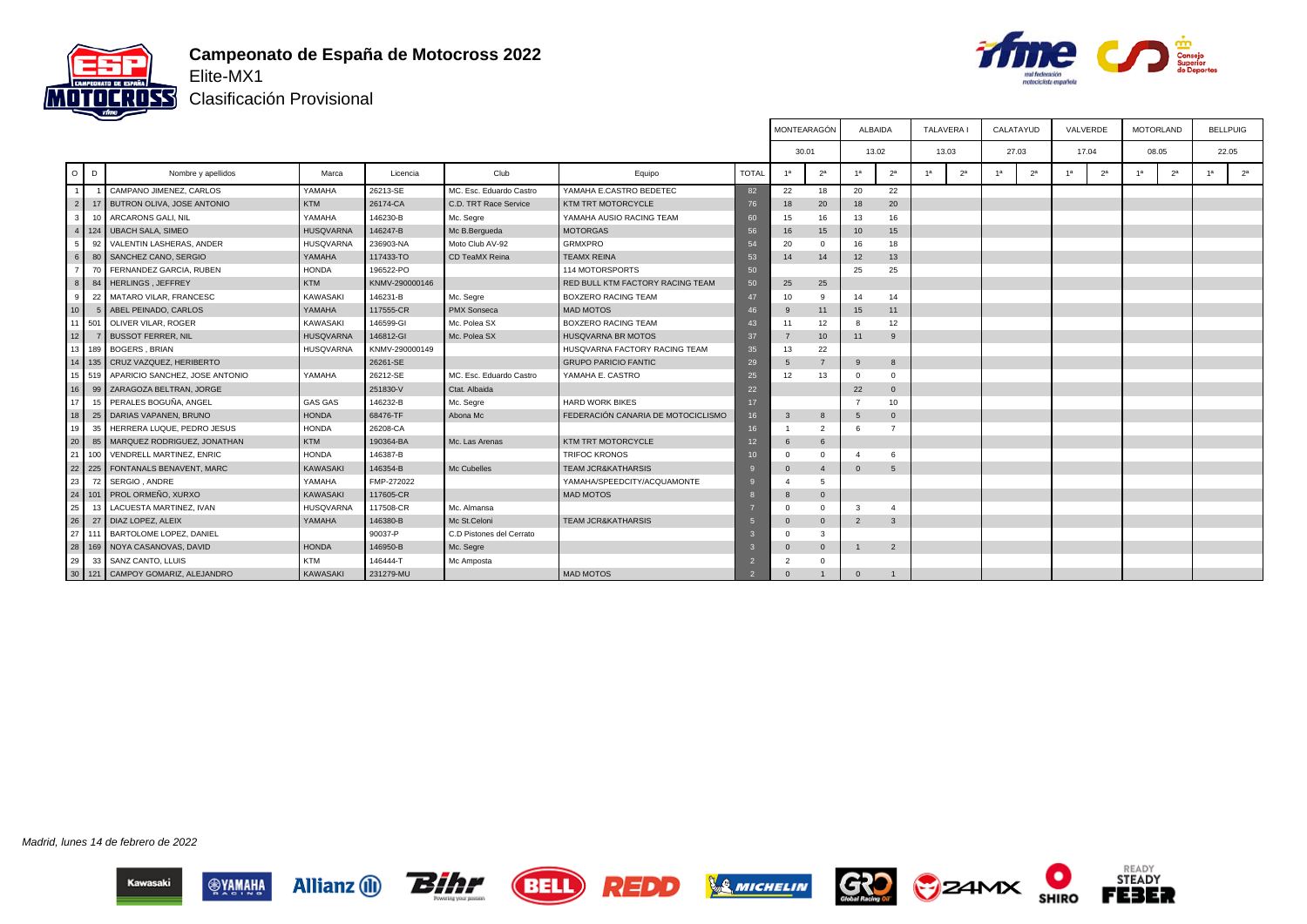



Clasificación Provisional

|                 |            |                                    |                  |               |                          |                                             |                 | MONTEARAGÓN    |                |                | <b>ALBAIDA</b> | <b>TALAVERA I</b> |                | CALATAYUD      |                | VALVERDE       |    | <b>MOTORLAND</b> | <b>BELLPUIG</b> |
|-----------------|------------|------------------------------------|------------------|---------------|--------------------------|---------------------------------------------|-----------------|----------------|----------------|----------------|----------------|-------------------|----------------|----------------|----------------|----------------|----|------------------|-----------------|
|                 |            |                                    |                  |               |                          |                                             |                 | 30.01          |                |                | 13.02          | 13.03             |                | 27.03          |                | 17.04          |    | 08.05            | 22.05           |
| $\circ$         | D          | Nombre y apellidos                 | Marca            | Licencia      | Club                     | Equipo                                      | <b>TOTAL</b>    | 1a             | 2 <sup>a</sup> | 1a             | 2 <sup>a</sup> | 1 <sup>a</sup>    | 2 <sup>a</sup> | 1 <sup>a</sup> | 2 <sup>a</sup> | 2 <sup>a</sup> | 1a | 2 <sup>a</sup>   | 2 <sup>a</sup>  |
|                 |            | 368 NILSSON BUSTOS, SAMUEL MATTIAS | KTM              | 225428-M      | Molareño&Conar.          | KTM NAMURA-NILSSON TRAINING                 | 80              | 16             | 25             | 25             | 14             |                   |                |                |                |                |    |                  |                 |
| 2 <sup>1</sup>  |            | CONGOST AGUILERA, GERARD           | KTM              | 146360-GI     |                          | <b>JEZYK RACING TEAM</b>                    | 75              | 25             | 13             | 15             | 22             |                   |                |                |                |                |    |                  |                 |
| 3               | 24         | BRACERAS MARTINEZ, DAVID           | <b>KTM</b>       | 251861-A      | <b>MS Carreres</b>       | KTM ESPAÑA                                  | 67              | 22             | 20             |                | 25             |                   |                |                |                |                |    |                  |                 |
|                 | 96         | ALONSO RODILLA, VICTOR             | YAMAHA           | 146587-B      | MC 3 Turons              | YAMAHA AUSIO RACING TEAM                    | 67              | 15             | 16             | 18             | 18             |                   |                |                |                |                |    |                  |                 |
| 5 <sub>1</sub>  |            | TOMAS CASTILLO, ERIC               | YAMAHA           | 146756-B      | Mc. Segre                | YAMAHA AUSIO RACING TEAM                    | 60              | 13             | 15             | 20             | 12             |                   |                |                |                |                |    |                  |                 |
| 6 I             | 227        | <b>GUTIERREZ SOLIS, PABLO</b>      | <b>GAS GAS</b>   | 59836-AS      | VALDESOTO                | <b>TEAM PAVO RUEDA</b>                      | 56              | 11             | 14             | 16             | 15             |                   |                |                |                |                |    |                  |                 |
|                 | 309        | <b>FARRES PLAZA, GUILLEM</b>       | <b>GAS GAS</b>   | 146368-B      | Mc St.Hilari             | <b>GAS GAS ESPAÑA</b>                       | 55              | 20             | 22             | $\Omega$       | 13             |                   |                |                |                |                |    |                  |                 |
| 8               |            | 365 MONNE VILES, ADRIA             | KTM              | 146220-L      | Mc. Segre                | KTM TRT MOTORCYCLE                          | 52              | $\mathbf{q}$   | 18             | 9              | 16             |                   |                |                |                |                |    |                  |                 |
|                 | 999        | FERRANDIS TORMOS, AITOR            | <b>KAWASAKI</b>  | 251783-CS     |                          | <b>MAD MOTOS</b>                            | 46              | 10             | 11             | 14             | 11             |                   |                |                |                |                |    |                  |                 |
| 10 <sup>1</sup> | 67         | MARTINEZ NOGUEIRA, YAGO            |                  | 196537-PO     | M.N.M.                   |                                             | 42              |                |                | 22             | 20             |                   |                |                |                |                |    |                  |                 |
| 11 <b>I</b>     | 214        | MIGUEL HERNANSANZ, ALEJANDRO       | <b>KTM</b>       | 26205-SE      |                          | KTM TRT MOTORCYCLE                          | 35              | 8              | 10             | $\overline{7}$ | 10             |                   |                |                |                |                |    |                  |                 |
|                 | $12$   219 | JIMENEZ VILLALBA, DAVID            |                  | 117574-GU     | CD TeaMX Reina           |                                             | 32 <sup>2</sup> | $\overline{2}$ | $\mathbf{8}$   | 13             | 9              |                   |                |                |                |                |    |                  |                 |
| 13 <sup>1</sup> | 632        | PANZANO FERRER, MARCOS             | <b>GAS GAS</b>   | 55547-HU      | Mc. Zuera                | <b>BUD RACING ESPAÑA</b>                    | 31              | $\Omega$       | 12             | 12             | 7              |                   |                |                |                |                |    |                  |                 |
| 14              |            | BELTRAN YAGUE, DAVID               | <b>HUSQVARNA</b> | 225260-M      | Mx Specialized           | HUSQVARNA ESPAÑA                            | 21              | 14             | $\overline{7}$ |                |                |                   |                |                |                |                |    |                  |                 |
| 15 <sup>1</sup> | 425        | PANZANO FERRER, SAMUEL             | <b>GAS GAS</b>   | 55546-HU      | Mc. Zuera                | <b>BUD RACING ESPAÑA</b>                    | 20              | 6              | 4              | $\overline{2}$ | 8              |                   |                |                |                |                |    |                  |                 |
| 16              | 19         | COENEN, SACHA                      | <b>HUSQVARNA</b> | FMB-19898     |                          | <b>BT RACING TEAM</b>                       | 18              | 18             | $\mathbf{0}$   |                |                |                   |                |                |                |                |    |                  |                 |
| 17 <sup>1</sup> | 74         | <b>REY HERAS, JORGE</b>            | YAMAHA           | 68767-IB      | Mc. Formentera-Eivissa   | <b>MOTOMON IBIZA</b>                        | 15              |                | 3              | 11             | $^{\circ}$     |                   |                |                |                |                |    |                  |                 |
| 18              | 23         | CARCABOSO GARCIA, DANIEL           | <b>GAS GAS</b>   | 225247-M      | Mx Specialized           | A2 TEAM                                     |                 | $\overline{4}$ | 5              | 5              | $\overline{0}$ |                   |                |                |                |                |    |                  |                 |
| 19 <sup>1</sup> | 97         | CANTO SERRANO, DENIS               |                  | 26201-CA      |                          | MOTOS DA SILVA                              | 12              | 12             | $^{\circ}$     |                |                |                   |                |                |                |                |    |                  |                 |
| 20              | 68         | LARRAÑAGA SAGREDO, UNAI            | HUSQVARNA        | 280039-BI     |                          | AV-92 TEAM                                  | 10              | $\mathbf{0}$   | $\mathbf{0}$   |                | 10             |                   |                |                |                |                |    |                  |                 |
| 21              | 520        | LLEDO PARES, ARNAU                 | <b>KTM</b>       | 146428-B      | Mc. Riuprimer Gas i Rocs | <b>TEAM LLEDÓ</b>                           | 10              | $\Omega$       | $^{\circ}$     |                | $\Delta$       |                   |                |                |                |                |    |                  |                 |
| 22              |            | 112 PAMIAS ROIG, MARC              | <b>GAS GAS</b>   | 146295-T      | Mc. Segre                | <b>MP RACING TEAM</b>                       | 10              | 5              | $\overline{2}$ | $\Omega$       | $\mathbf{3}$   |                   |                |                |                |                |    |                  |                 |
| 23              | 325        | ALFARIZI, MUHAMMAD DELVINTOR       | <b>HONDA</b>     | IMI-290000153 |                          |                                             |                 | $\Omega$       | 9              |                |                |                   |                |                |                |                |    |                  |                 |
| 24              | 395        | MORENO MARTIN, MARIO               | KTM              | 190380-CC     | Miramontes Mc.           | MX119 FACTORY RACING                        |                 | 3              | 6              |                |                |                   |                |                |                |                |    |                  |                 |
| 25              | 223        | TORRIJO SIESO, DIEGO               | <b>KTM</b>       | 55524-HU      | Sinesponsor Racing       | <b>MAD MOTOS</b>                            |                 |                |                | 8              | $\Omega$       |                   |                |                |                |                |    |                  |                 |
| 26              | 14         | DI DIO HERGUETA, JOSE LUIS         | <b>KAWASAKI</b>  | 117473-CR     | MX Yunquera              | <b>DPS MOTORSPORT</b>                       |                 | $\mathbf{0}$   | $\overline{1}$ |                | 6              |                   |                |                |                |                |    |                  |                 |
| 27              | 93         | COENEN . LUCAS                     | <b>HUSQVARNA</b> | FMB-19901     |                          | <b>BT RACING TEAM</b>                       |                 | 7              | $\Omega$       |                |                |                   |                |                |                |                |    |                  |                 |
| 28              | 252        | <b>SANCHEZ GARCIA, RAUL</b>        |                  | 146351-GI     | Mc. Segre                | <b>GRUPO PARICIO&amp;TORRONTERAS FANTIC</b> |                 |                |                | $\Omega$       | -5             |                   |                |                |                |                |    |                  |                 |
| 29              | 64         | OTERO SAEZ, ROBERTO                | <b>KTM</b>       | 146719-B      | Mc. Segre                | ESCUDERIA JRB OFF ROAD CENTER               | $\sqrt{5}$      |                |                | $\mathbf{3}$   | 2              |                   |                |                |                |                |    |                  |                 |
| 30              | 10         | <b>SAEZ SAMUEL, VICTOR</b>         | KTM              | 251752-V      | RRR72                    | CONSTRUCCIONES VÍCTOR SÁEZ                  |                 | $\mathbf 0$    | $\mathbf{0}$   |                | $\mathbf{0}$   |                   |                |                |                |                |    |                  |                 |
| 31              | 313        | ROMERO CARO, ALEX                  |                  | 117447-CR     | PMX Sonseca              |                                             |                 |                |                |                |                |                   |                |                |                |                |    |                  |                 |

Madrid, lunes 14 de febrero de 2022













 $\bullet$ 

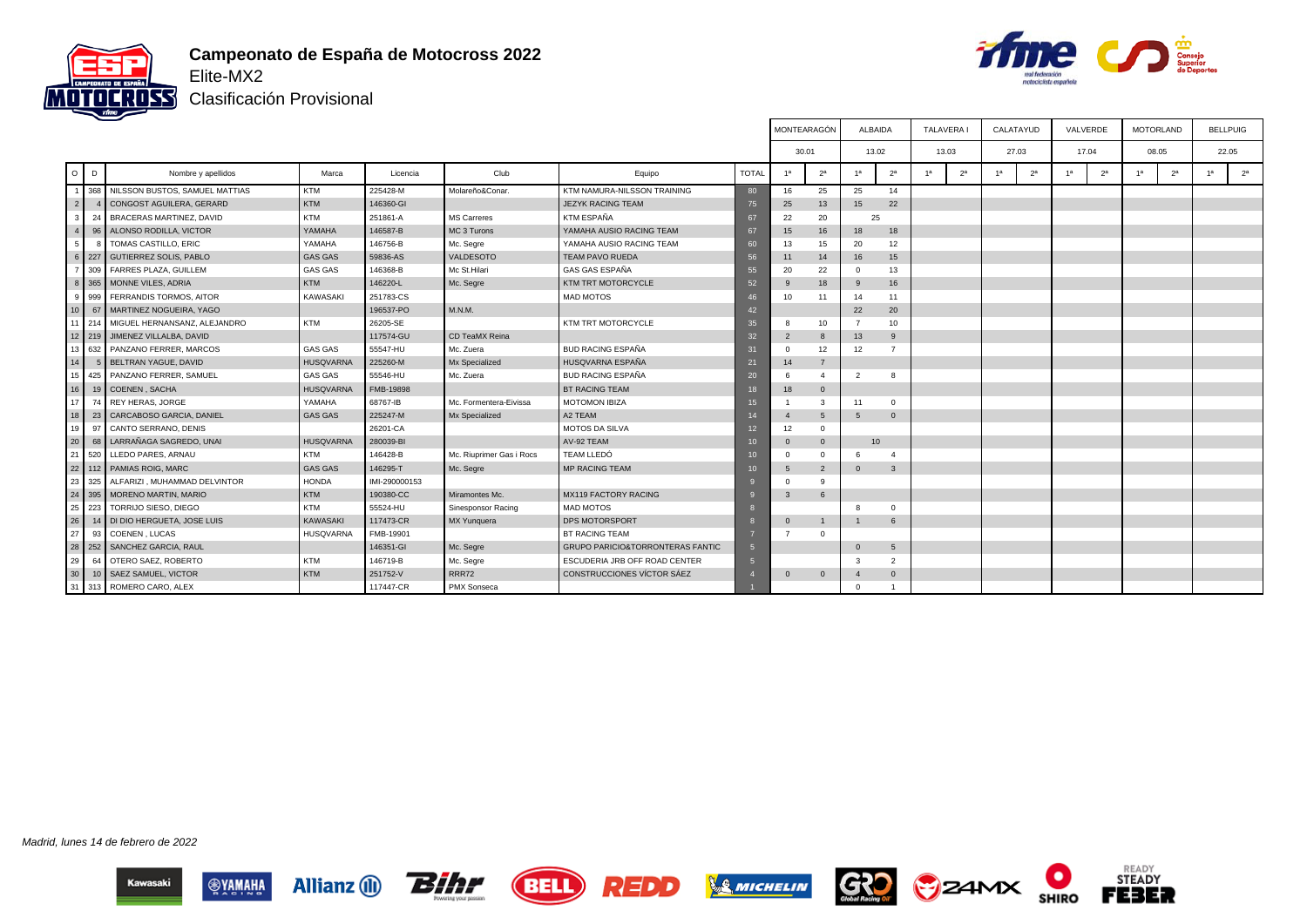



T

┰

Clasificación Provisional

|                |                |                                   |                  |                |                              | MONTEARAGON                                 | ALBAIDA      |                | TALAVERA       |                        | CALATAYUD      |                | VALVERDE       |                |                | BELLPUIG       |                |                |                |
|----------------|----------------|-----------------------------------|------------------|----------------|------------------------------|---------------------------------------------|--------------|----------------|----------------|------------------------|----------------|----------------|----------------|----------------|----------------|----------------|----------------|----------------|----------------|
|                |                |                                   |                  |                |                              |                                             |              |                | 30.01          | 13.02                  |                |                | 13.03          | 27.03          |                | 17.04          |                |                | 22.05          |
|                | $O$ $D$        | Nombre y apellidos                | Marca            | Licencia       | Club                         | Equipo                                      | <b>TOTAL</b> | 1 <sup>a</sup> | 2 <sup>a</sup> | 1a                     | 2 <sup>a</sup> | 1 <sup>a</sup> | 2 <sup>a</sup> | 1 <sup>a</sup> | 2 <sup>a</sup> | 1 <sup>a</sup> | 2 <sup>a</sup> | 1 <sup>a</sup> | 2 <sup>a</sup> |
|                |                | 373 CANET ARDEVOL, EDGAR          | <b>GAS GAS</b>   | 146524-B       | Mc. Polea SX                 | MEQUITEC GASGAS RACING TEAM                 | 90           | 25             | 25             | 20                     | 20             |                |                |                |                |                |                |                |                |
|                | 29<br>2        | GARCIA OCAÑA, FRANCISCO           | <b>HUSQVARNA</b> | 26202-CA       | Esc. Zambrana                | <b>GRMXPRO</b>                              | 88           | 18             | 20             | 25                     | 25             |                |                |                |                |                |                |                |                |
| 3              | 451            | MIKULA, JULIUS                    | <b>KTM</b>       | ACCR-299000014 |                              | <b>JULIUS RACING</b>                        | 76           | 16             | 16             | 22                     | 22             |                |                |                |                |                |                |                |                |
| $\overline{4}$ |                | <b>ESCANDELL GIL, ELIAS</b>       | <b>GAS GAS</b>   | 68772-IB       | Mc. Formentera-Eivissa       | MEQUITEC GASGAS RACING TEAM                 | 71           | 20             | 15             | 18                     | 18             |                |                |                |                |                |                |                |                |
|                | 5 <sub>1</sub> | 300 PEREZ CARNEIRO, SALVADOR      | YAMAHA           | 26214-SE       | MC, Esc. Eduardo Castro      | YAMAHA E. CASTRO                            | 51           | 13             | $\overline{7}$ | 15                     | 16             |                |                |                |                |                |                |                |                |
|                | 6 351          | <b>PRAT SENDRA, CARLOS</b>        | YAMAHA           | 146431-L       | Mc. Segre                    | YAMAHA AUSIO RACING TEAM                    | 46           | 11             | 11             | 11                     | 13             |                |                |                |                |                |                |                |                |
|                | 305            | <b>GALLEGO RAMOS, ANTONIO</b>     | <b>GAS GAS</b>   | 231214-MU      | Esc.Carlos                   | MEQUITEC GASGAS RACING TEAM                 | $\Lambda$    | 22             | 22             |                        |                |                |                |                |                |                |                |                |                |
|                | 8 <sup>1</sup> | 382 LOPEZ CARRERAS, MANUEL        | <b>GAS GAS</b>   | 90003-AV       | MC Vallisoletano             | <b>DIFRENOS</b>                             | 43           | 14             | 13             | 5                      | 11             |                |                |                |                |                |                |                |                |
|                | 9 <sup>1</sup> | 96 OSINALDE MAYRATA, MAURO        | <b>KTM</b>       | 68747-IB       |                              | JEZYK RACING TEAM                           | 41           |                | 12             | 16                     | 12             |                |                |                |                |                |                |                |                |
|                |                | 10 362 ALONSO RABANO, MARCO       | <b>GAS GAS</b>   | 90006-VA       | MC Vallisoletano             | <b>TEAM PAVO RUEDA</b>                      | 39           | 12             | 14             |                        | 13             |                |                |                |                |                |                |                |                |
| 11             | 586            | CASTAÑONDO IBARGUEN, DANIEL       |                  | 280069-BI      |                              |                                             | 36           | 8              | 10             | 8                      | 10             |                |                |                |                |                |                |                |                |
| 12             | 411            | ALBISUA FUENTES, GILEN            | <b>GAS GAS</b>   | 280014-VI      | Mc. Aiala                    | <b>BUD RACING ESPAÑA</b>                    | 35           | $\overline{7}$ | 8              | 12                     | 8              |                |                |                |                |                |                |                |                |
| 13             | 291            | COSTA, FABIO                      | <b>GAS GAS</b>   | FMP-299000046  |                              | <b>MOMENTOTTMOTOS</b>                       | 33           | 15             | 18             |                        |                |                |                |                |                |                |                |                |                |
|                | 14 232         | AGUILO AZORIN, UNAI               |                  | 146361-GI      | Mc. Segre                    | <b>GRUPO PARICIO&amp;TORRONTERAS FANTIC</b> | 29           |                |                | 14                     | 15             |                |                |                |                |                |                |                |                |
| 15             | 24             | SALVADOR DIAZ, CARLOS             |                  | 225196-M       |                              | <b>BARRAGAN RACING</b>                      | 29           | 9              | 6              | -9                     | 5              |                |                |                |                |                |                |                |                |
|                |                | 16 311 LOBO, SANDRO               | YAMAHA           | FMP-299000045  |                              | YAMAHA MOTONI SPECIALCAR                    | 24           |                |                | 10                     | 14             |                |                |                |                |                |                |                |                |
| 17             |                | 85 MARTIN GONZALEZ, IKER          |                  | 90008-BU       |                              |                                             |              | 10             | 9              |                        |                |                |                |                |                |                |                |                |                |
| 18             |                | 61 HERNANDEZ GALLEGO, FELIPE      | <b>GAS GAS</b>   | 190376-CC      | <b>TEAM PAVO &amp; RUEDA</b> | <b>TEAM PAVO RUEDA</b>                      |              | $\Omega$       | 5              | $\overline{0}$         | 9              |                |                |                |                |                |                |                |                |
| 19             | -9             | PIERA GABERNET, BIEL              | <b>KTM</b>       | 146712-L       | Mc. Segre                    | <b>TEAM 987</b>                             | 12           |                |                | -6                     | 6              |                |                |                |                |                |                |                |                |
|                |                | 20 238 BRUNET, TOM                | <b>KTM</b>       | FFM-299000004  |                              | TEAM VRT KTM VERITISE                       | ю            | $\mathbf{0}$   | $\mathbf 0$    | $\overline{7}$         | $\overline{4}$ |                |                |                |                |                |                |                |                |
| 21             |                | 217 POLVILLO MUÑOZ, IVAN          | <b>GAS GAS</b>   | 146221-GI      | Mc. Segre                    |                                             |              |                |                | $\overline{2}$         | $\overline{7}$ |                |                |                |                |                |                |                |                |
| 22             | 418            | MANSIKKAMAKI, SAKU TUOMAS         | <b>HUSQVARNA</b> | SML-2910174393 |                              |                                             |              | 5              | $\mathbf{3}$   |                        |                |                |                |                |                |                |                |                |                |
| 23             |                | 385 FUENTES MARTINEZ, JORGE       | <b>HUSQVARNA</b> | 231243-MU      |                              | DPS MOTORSPORT                              |              | 3              | $\overline{4}$ | $\Omega$               | $\Omega$       |                |                |                |                |                |                |                |                |
|                |                | 24   116   PERALES ALONSO, ARAITZ |                  | 68477-GC-AMP   |                              | DLR57                                       |              | $\mathbf{A}$   | $\mathbf{0}$   | $\overline{3}$         | $\mathbf{0}$   |                |                |                |                |                |                |                |                |
| 25             | 401            | VAN DRUNEN, LOTTE                 | <b>KTM</b>       | KNMV-290000012 |                              | A2 TEAM                                     |              | 6              | $\mathbf{0}$   |                        |                |                |                |                |                |                |                |                |                |
| 26             | 884            | <b>BORDINI</b> , LEO              | <b>KTM</b>       | FFM-307992     |                              |                                             |              |                |                | $\boldsymbol{\Lambda}$ | $\mathbf{1}$   |                |                |                |                |                |                |                |                |
| 27             | 286            | CAÑADAS GONZALEZ, JOEL            | <b>KTM</b>       | 146318-GI      | Mc. Segre                    |                                             |              | $\Omega$       | $\mathbf{0}$   | $\overline{0}$         | 3              |                |                |                |                |                |                |                |                |
| 28             | 88             | IZAGUIRRE PINTO, DAVID            | <b>KTM</b>       | 225203-M       | Mx Specialized               | <b>JEZYK RACING TEAM</b>                    |              | $\Omega$       | $\overline{1}$ | $\overline{0}$         | 2              |                |                |                |                |                |                |                |                |
| 29             | 55             | ALMAGOR, BEN                      | <b>KTM</b>       | IMSF-1010436   |                              |                                             |              | $\Omega$       | $\overline{2}$ |                        |                |                |                |                |                |                |                |                |                |
| 30             | 199            | SAMPER GEA, UNAI                  | <b>KTM</b>       | 146282-B       | Mc Sitges                    |                                             |              | $\overline{2}$ | $\mathbf{0}$   | $\overline{0}$         | $\mathbf{0}$   |                |                |                |                |                |                |                |                |
| 31             |                | 207 MARTI CALLEJA, ALEIX          | <b>KAWASAKI</b>  | 146483-B       | Mc. Segre                    | DPS MOTORSPORT                              |              | $\Omega$       | $\mathbf{0}$   |                        | $\Omega$       |                |                |                |                |                |                |                |                |

 $\Gamma$ 

 $\sim$ 

┱

┱

Madrid, lunes 14 de febrero de 2022













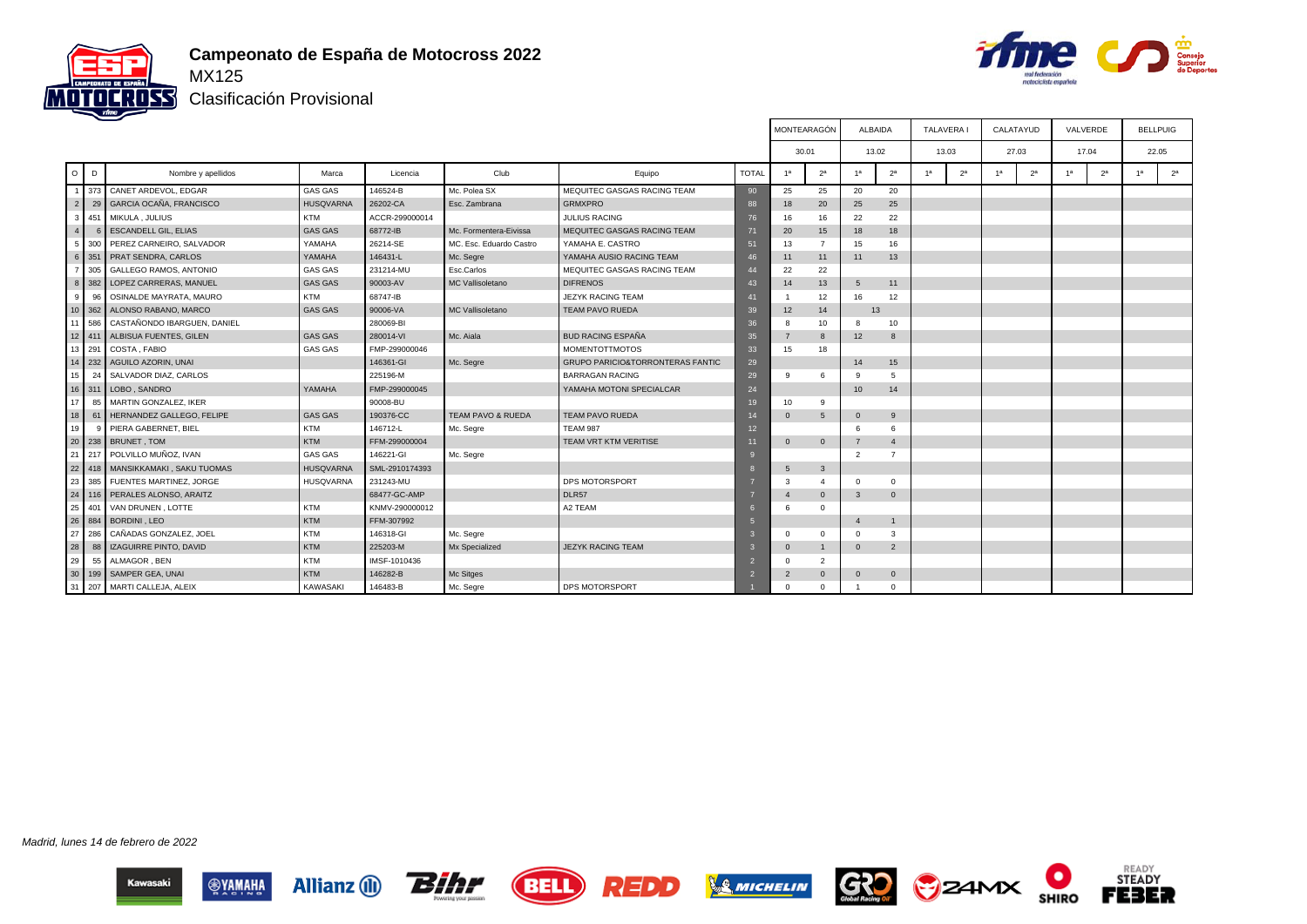

**Campeonato de España de Motocross 2022** Yamaha YZ125 bLU cRU Cup



Clasificación Provisional

|                |                              |       |           |                         |        |              | MONTEARAGÓN |                |       | <b>ALBAIDA</b> | <b>TALAVERA</b> |       | CALATAYUD      |       | VALVERDE | <b>BELLPUIG</b> |
|----------------|------------------------------|-------|-----------|-------------------------|--------|--------------|-------------|----------------|-------|----------------|-----------------|-------|----------------|-------|----------|-----------------|
|                |                              |       |           |                         |        |              | 30.01       |                | 13.02 |                |                 | 13.03 | 27.03          | 17.04 |          | 22.05           |
| $O$ $D$        | Nombre y apellidos           | Marca | Licencia  | Club                    | Equipo | <b>TOTAL</b> | 1a          | 2 <sup>a</sup> | 1a    | $\alpha$       | 1a              | 2a    | 2 <sup>a</sup> | 4a    | ാദ       | $\alpha$        |
|                | PEREZ CARNEIRO, SALVADOR     |       | 26214-SE  | MC. Esc. Eduardo Castro |        |              | 25          | 22             | 25    | $\sim$<br>- 45 |                 |       |                |       |          |                 |
| 2 <sup>1</sup> | <b>PRAT SENDRA, CARLOS</b>   |       | 146431-L  | Mc. Segre               |        |              | 22          | 25             | 22    | 22             |                 |       |                |       |          |                 |
|                | CARDONA MERINO, JORDI        |       | 68766-IB  | Mc. Formentera-Eivissa  |        |              | 20          | 18             | 20    | $\sim$<br>ZU.  |                 |       |                |       |          |                 |
|                | CARRETERO DEL VALLE, ALFONSO |       | 117454-TO | MC Talavera             |        |              |             | 20             |       |                |                 |       |                |       |          |                 |

Madrid, lunes 14 de febrero de 2022













О

**SHIRO** 

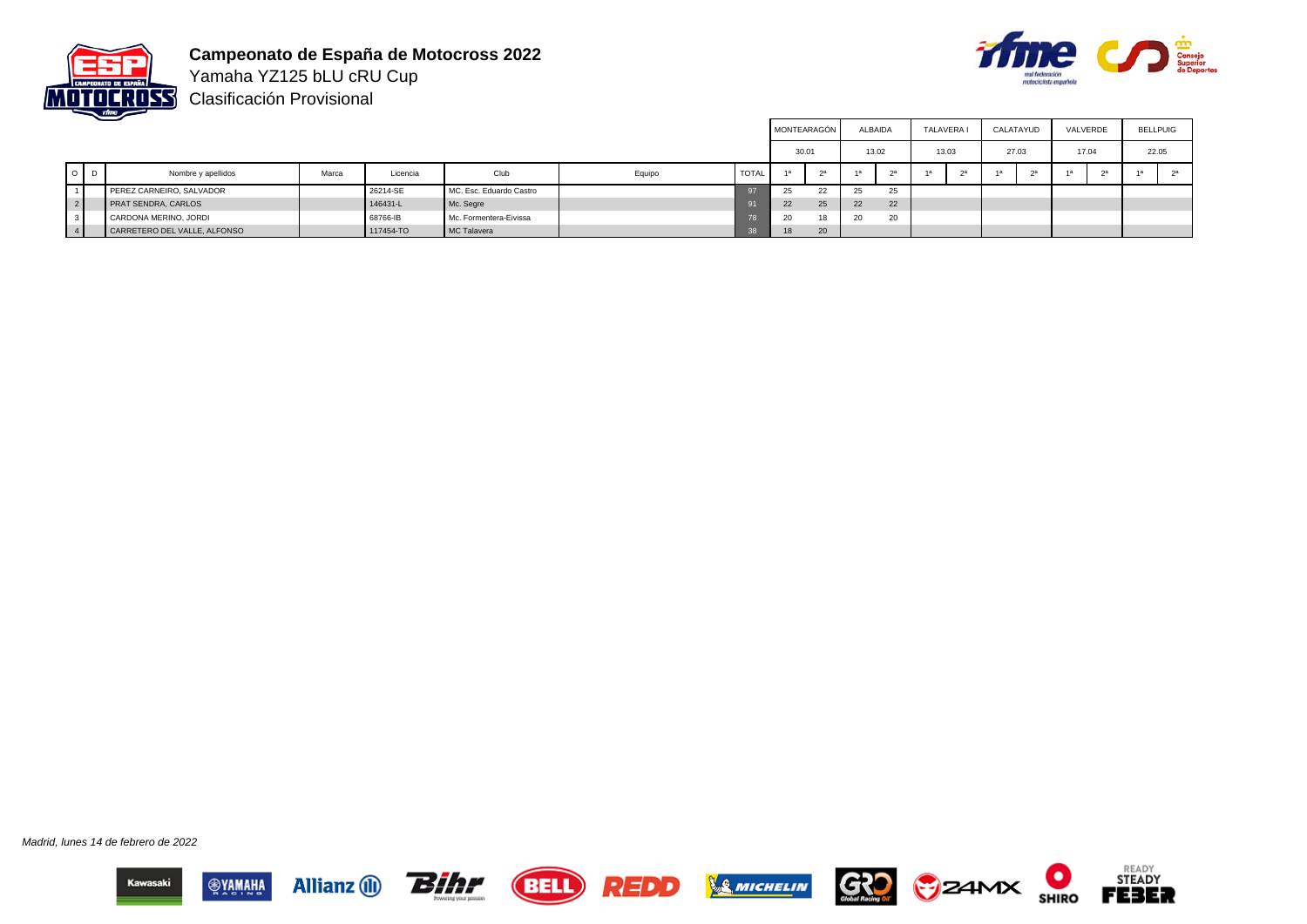Clasificación Provisional de Constructores

|                |                               |              |                | Montearag.     |                | Albaida        | <b>Talavera</b> |                |                | Calatayud      | Valverde       |                |                | <b>MotorLand</b> |                | <b>Bellpuig</b> |
|----------------|-------------------------------|--------------|----------------|----------------|----------------|----------------|-----------------|----------------|----------------|----------------|----------------|----------------|----------------|------------------|----------------|-----------------|
|                |                               |              |                | 30.01          |                | 13.02          |                 | 13.03          |                | 27.03          |                | 17.04          |                | 08.05            |                | 22.05           |
| $\mathbf 0$    | Constructor                   | <b>TOTAL</b> | 1 <sup>a</sup> | 2 <sup>a</sup> | 1 <sup>a</sup> | 2 <sup>a</sup> | 1 <sup>a</sup>  | 2 <sup>a</sup> | 1 <sup>a</sup> | 2 <sup>a</sup> | 1 <sup>a</sup> | 2 <sup>a</sup> | 1 <sup>a</sup> | 2 <sup>a</sup>   | 1 <sup>a</sup> | 2 <sup>a</sup>  |
| $\mathbf{1}$   | KIM                           | 88           | 25             | 25             | 18             | 20             |                 |                |                |                |                |                |                |                  |                |                 |
| $\overline{2}$ | <b>SANAHA</b>                 | 82           | 22             | 18             | 20             | 22             |                 |                |                |                |                |                |                |                  |                |                 |
| 3              | id Husqvarna®                 | 76           | 20             | 22             | 16             | 18             |                 |                |                |                |                |                |                |                  |                |                 |
| $\overline{4}$ | <b>HONDA</b>                  | 62           | 4              | 8              | 25             | 25             |                 |                |                |                |                |                |                |                  |                |                 |
| 5              | <b>Kawasaki</b>               | 51           | 11             | 12             | 14             | 14             |                 |                |                |                |                |                |                |                  |                |                 |
| 6              | GASGAS                        | 18           |                |                | 8              | 10             |                 |                |                |                |                |                |                |                  |                |                 |
|                | Madrid, 14 de Febrero de 2022 |              |                |                |                |                |                 |                |                |                |                |                |                |                  |                |                 |

[www.rfme.com](http://www.rfme.com/)

Allianz (i) **Bihr** 

**ELITE-MX1**

Club Campeón: *SE DETERMINARÁ AL FINALIZAR EL CAMPEONATO*













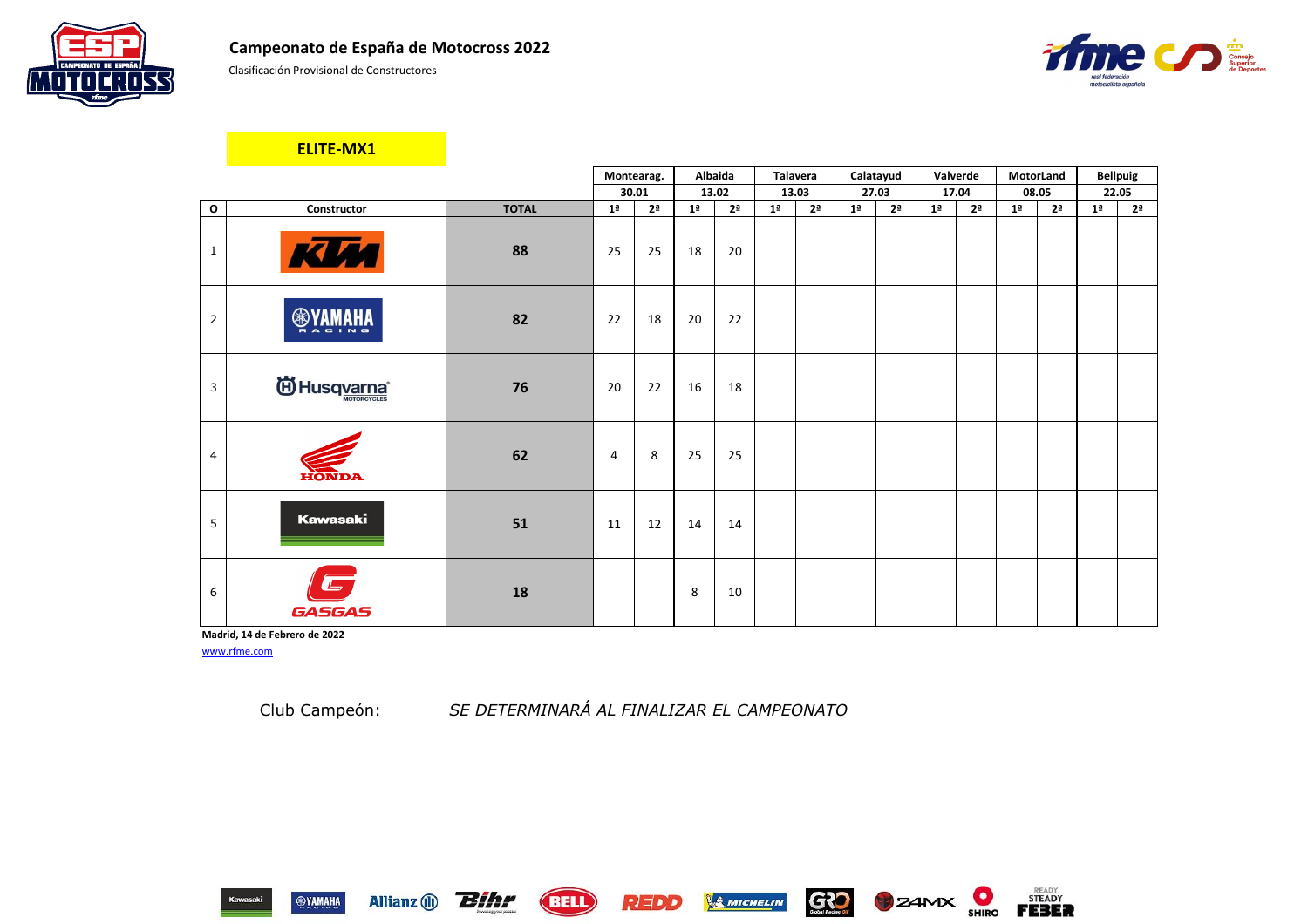Clasificación Provisional de Constructores

|                |                                   |              |                | Montearag.     |                | Albaida        | <b>Talavera</b> |                | Calatayud      |                | Valverde       |                | MotorLand      |                |                | <b>Bellpuig</b> |
|----------------|-----------------------------------|--------------|----------------|----------------|----------------|----------------|-----------------|----------------|----------------|----------------|----------------|----------------|----------------|----------------|----------------|-----------------|
|                |                                   |              |                | 30.01          |                | 13.02          | 13.03           |                | 27.03          |                |                | 17.04          | 08.05          |                |                | 22.05           |
| $\mathbf{o}$   | Constructor                       | <b>TOTAL</b> | 1 <sup>a</sup> | 2 <sup>a</sup> | 1 <sup>a</sup> | 2 <sup>a</sup> | 1 <sup>a</sup>  | 2 <sup>a</sup> | 1 <sup>a</sup> | 2 <sup>a</sup> | 1 <sup>a</sup> | 2 <sup>a</sup> | 1 <sup>a</sup> | 2 <sup>a</sup> | 1 <sup>a</sup> | 2 <sup>a</sup>  |
| $\mathbf{1}$   | KUM                               | 100          | 25             | 25             | 25             | 25             |                 |                |                |                |                |                |                |                |                |                 |
| $\overline{2}$ | $\overline{\mathbb{Z}}$<br>GASGAS | 76           | 20             | 22             | 18             | 16             |                 |                |                |                |                |                |                |                |                |                 |
| 3              | <b>®YAMA</b><br>w Indian          | 73           | 15             | 16             | 22             | 20             |                 |                |                |                |                |                |                |                |                |                 |
| $\overline{4}$ | <b>Kawasaki</b>                   | 49           | 11             | 11             | 15             | 12             |                 |                |                |                |                |                |                |                |                |                 |
| 5 <sub>1</sub> | id Husq <u>varna</u> ®            | 38           | 18             | 8              | 12             |                |                 |                |                |                |                |                |                |                |                |                 |
| 6              | EONDZ                             | $\mathbf 0$  |                |                |                |                |                 |                |                |                |                |                |                |                |                |                 |

**Madrid, 14 de Febrero de 2022** [www.rfme.com](http://www.rfme.com/)

Allianz (i) **Bihr** 

Club Campeón: *SE DETERMINARÁ AL FINALIZAR EL CAMPEONATO*

REDD

**BELL** 







**B** ZAMX

GRO

& MICHELIN

## **ELITE-MX2**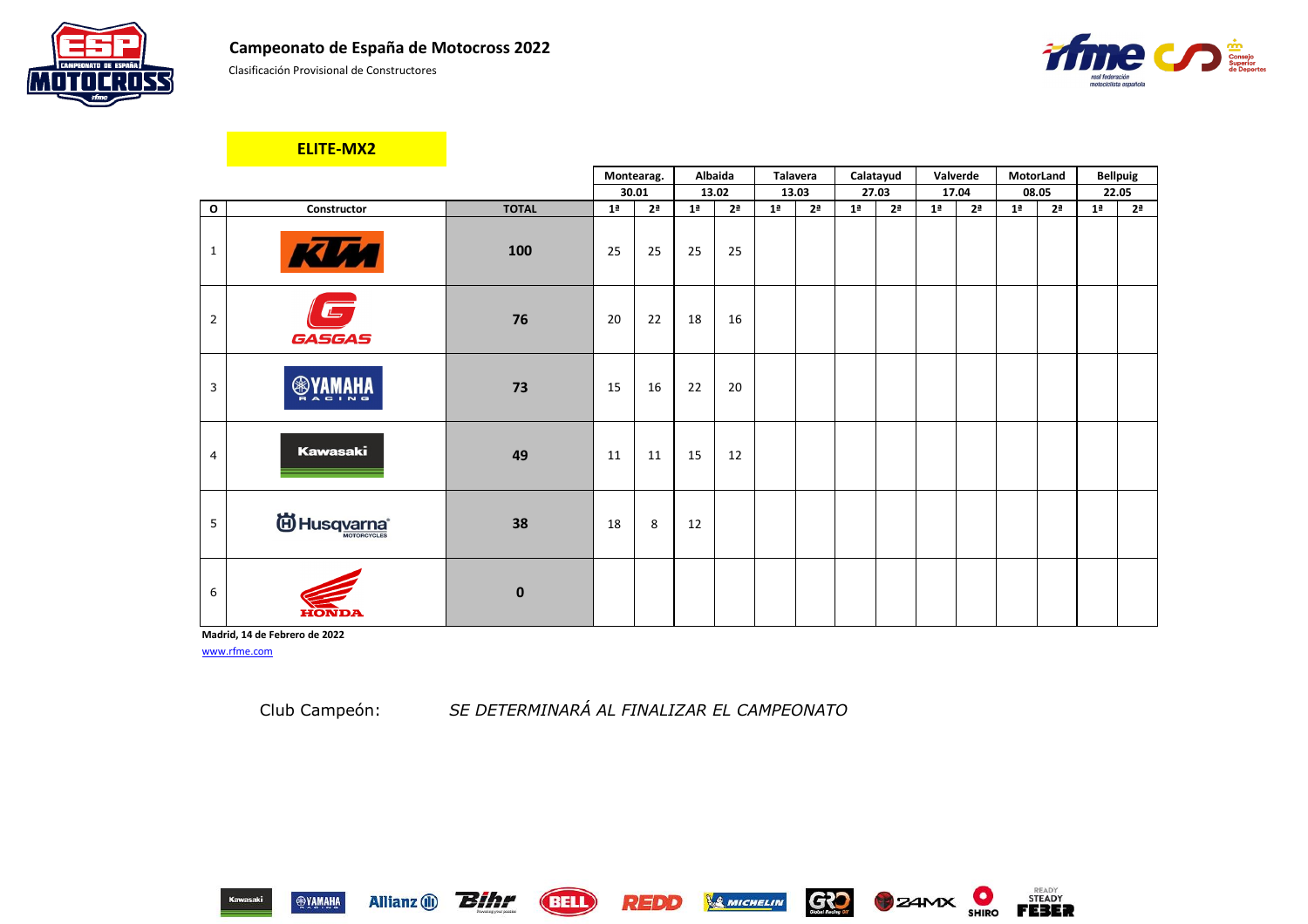Clasificación Provisional de Constructores



**Madrid, 14 de Febrero de 2022** [www.rfme.com](http://www.rfme.com/)

Allianz (i) **Bihr** 

|                |                           |              |                | Montearag.     |                | Albaida        |                | <b>Talavera</b> |                | Calatayud      |                | Valverde       |                | <b>Bellpuig</b> |
|----------------|---------------------------|--------------|----------------|----------------|----------------|----------------|----------------|-----------------|----------------|----------------|----------------|----------------|----------------|-----------------|
|                |                           |              |                | 30.01          |                | 13.02          |                | 13.03           |                | 27.03          |                | 17.04          |                | 22.05           |
| $\mathbf 0$    | Constructor               | <b>TOTAL</b> | 1 <sup>a</sup> | 2 <sup>a</sup> | 1 <sup>a</sup> | 2 <sup>a</sup> | 1 <sup>a</sup> | 2 <sup>a</sup>  | 1 <sup>a</sup> | 2 <sup>a</sup> | 1 <sup>a</sup> | 2 <sup>a</sup> | 1 <sup>a</sup> | 2 <sup>a</sup>  |
| $\mathbf{1}$   | <b>GASGAS</b>             | 90           | 25             | 25             | 20             | 20             |                |                 |                |                |                |                |                |                 |
| $\overline{2}$ | id Husqvarna <sup>®</sup> | 88           | 18             | 20             | 25             | 25             |                |                 |                |                |                |                |                |                 |
| 3              | KIM                       | 67           | 10             | 13             | 22             | 22             |                |                 |                |                |                |                |                |                 |
| 4              | <b>AHAMAYS</b>            | 54           | 14             | 12             | 12             | 16             |                |                 |                |                |                |                |                |                 |
| 5              | <b>Kawasaki</b>           | 6            |                |                | 5              | $\mathbf{1}$   |                |                 |                |                |                |                |                |                 |
| 6              | ĦО                        | $\mathbf 0$  |                |                |                |                |                |                 |                |                |                |                |                |                 |

Club Campeón: *SE DETERMINARÁ AL FINALIZAR EL CAMPEONATO*

REDD

**(BELL)** 

**SMICHELIN** 







|    | <b>Bellpuig</b> |
|----|-----------------|
|    | 22.05           |
| 1ª | 2ª              |
|    |                 |
|    |                 |
|    |                 |
|    |                 |
|    |                 |
|    |                 |
|    |                 |
|    |                 |
|    |                 |
|    |                 |
|    |                 |
|    |                 |
|    |                 |
|    |                 |
|    |                 |
|    |                 |
|    |                 |
|    |                 |
|    |                 |
|    |                 |
|    |                 |
|    |                 |
|    |                 |
|    |                 |

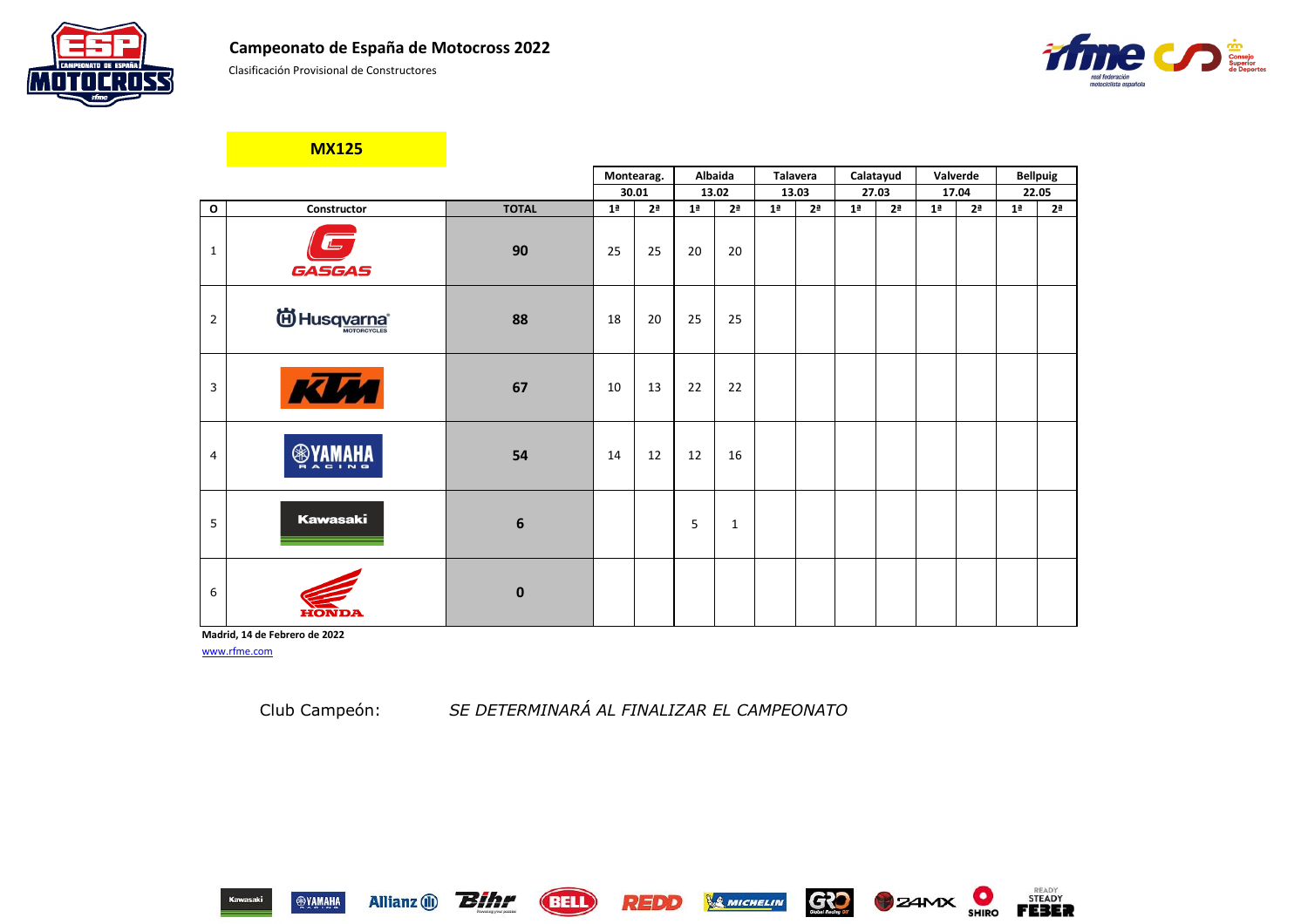



|          | ____                       |              |                |              | Montearag. | <b>Albaida</b> | <b>Talavera</b> | Calatayud | Valverde  | MotorLand | <b>Bellpuig</b> |
|----------|----------------------------|--------------|----------------|--------------|------------|----------------|-----------------|-----------|-----------|-----------|-----------------|
|          |                            |              |                |              | 29.01      | 12.02          | 12.03           | 26.03     | 16.04     | 07.05     | 21.05           |
| $\Omega$ | D Nombre y Apellidos       | <b>Marca</b> | Licencia       | <b>TOTAL</b> | <b>MC</b>  | <b>MC</b>      | <b>MC</b>       | <b>MC</b> | <b>MC</b> | <b>MC</b> | <b>MC</b>       |
|          | 70 FERNANDEZ GARCIA, RUBEN | HONDA        | 196522-PO      |              |            |                |                 |           |           |           |                 |
|          | 84 HERLINGS, JEFFREY       | <b>KTM</b>   | KNMV-290000146 |              |            |                |                 |           |           |           |                 |
|          |                            |              |                |              |            |                |                 |           |           |           |                 |
|          |                            |              |                |              |            |                |                 |           |           |           |                 |
|          |                            |              |                |              |            |                |                 |           |           |           |                 |

|           |                | ___. . _                           |            |          |              | Montearag. | Albaida | Talavera | Calatayud | Valverde | MotorLand | <b>Bellpuig</b> |
|-----------|----------------|------------------------------------|------------|----------|--------------|------------|---------|----------|-----------|----------|-----------|-----------------|
|           |                |                                    |            |          |              | 29.01      | 12.02   | 12.03    | 26.03     | 16.04    | 07.05     | 21.05           |
| $\circ$ 1 |                | Nombre y Apellidos                 | Marca      | Licencia | <b>TOTAL</b> | <b>MC</b>  | МC      | МC       | <b>MC</b> | МC       | <b>MC</b> | <b>MC</b>       |
|           |                | 368 NILSSON BUSTOS, SAMUEL MATTIAS | <b>KTM</b> | 225428-M |              |            |         |          |           |          |           |                 |
|           |                |                                    |            |          |              |            |         |          |           |          |           |                 |
|           | 3 <sup>1</sup> |                                    |            |          |              |            |         |          |           |          |           |                 |
|           | 4              |                                    |            |          |              |            |         |          |           |          |           |                 |
|           |                |                                    |            |          |              |            |         |          |           |          |           |                 |

**Madrid, 14 de Febrero de 2022** [www.rfme.com](http://www.rfme.com/)

















# **ELITE-MX2**

# **ELITE-MX1**